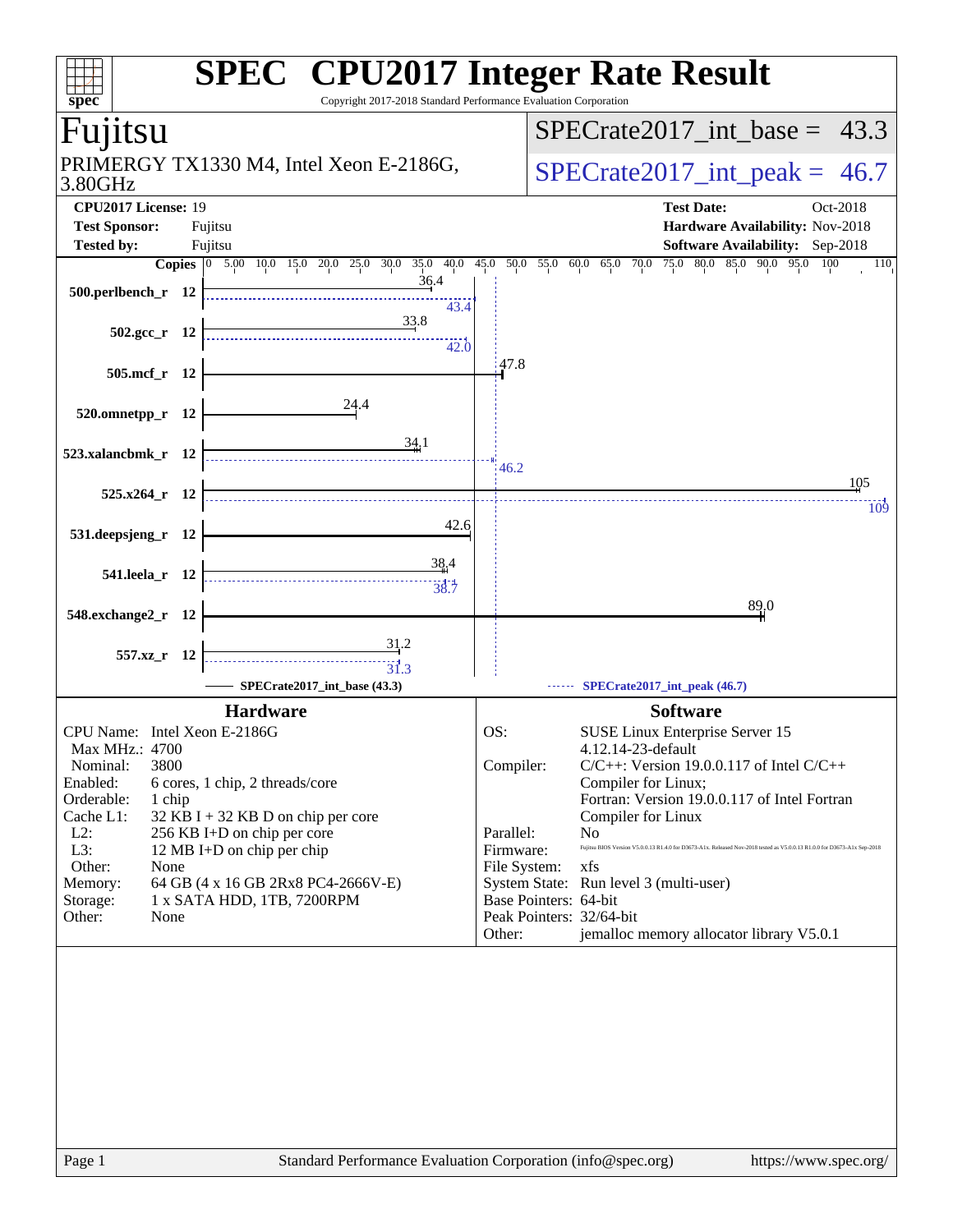Copyright 2017-2018 Standard Performance Evaluation Corporation

### Fujitsu

#### 3.80GHz PRIMERGY TX1330 M4, Intel Xeon E-2186G,  $\vert$  SPECrate2017 int peak = 46.7

SPECrate2017 int\_base =  $43.3$ 

**[CPU2017 License:](http://www.spec.org/auto/cpu2017/Docs/result-fields.html#CPU2017License)** 19 **[Test Date:](http://www.spec.org/auto/cpu2017/Docs/result-fields.html#TestDate)** Oct-2018 **[Test Sponsor:](http://www.spec.org/auto/cpu2017/Docs/result-fields.html#TestSponsor)** Fujitsu **[Hardware Availability:](http://www.spec.org/auto/cpu2017/Docs/result-fields.html#HardwareAvailability)** Nov-2018 **[Tested by:](http://www.spec.org/auto/cpu2017/Docs/result-fields.html#Testedby)** Fujitsu **[Software Availability:](http://www.spec.org/auto/cpu2017/Docs/result-fields.html#SoftwareAvailability)** Sep-2018

#### **[Results Table](http://www.spec.org/auto/cpu2017/Docs/result-fields.html#ResultsTable)**

|                           | <b>Base</b>   |                |       |                | <b>Peak</b> |                |       |               |                |              |                |              |                |              |
|---------------------------|---------------|----------------|-------|----------------|-------------|----------------|-------|---------------|----------------|--------------|----------------|--------------|----------------|--------------|
| <b>Benchmark</b>          | <b>Copies</b> | <b>Seconds</b> | Ratio | <b>Seconds</b> | Ratio       | <b>Seconds</b> | Ratio | <b>Copies</b> | <b>Seconds</b> | <b>Ratio</b> | <b>Seconds</b> | <b>Ratio</b> | <b>Seconds</b> | <b>Ratio</b> |
| $500.$ perlbench_r        | 12            | 525            | 36.4  | 525            | 36.4        | 527            | 36.3  | 12            | 440            | 43.4         | 440            | 43.4         | 441            | 43.4         |
| $502.\text{gcc}_{r}$      | 12            | 503            | 33.8  | 502            | 33.8        | 502            | 33.8  | 12            | 405            | 41.9         | 405            | 42.0         | 405            | 42.0         |
| $505$ .mcf r              | 12            | 405            | 47.9  | 406            | 47.8        | 407            | 47.6  | 12            | 405            | 47.9         | 406            | 47.8         | 407            | 47.6         |
| 520.omnetpp_r             | 12            | 644            | 24.4  | 644            | 24.4        | 645            | 24.4  | 12            | 644            | 24.4         | 644            | 24.4         | 645            | 24.4         |
| 523.xalancbmk r           | 12            | 376            | 33.7  | 366            | 34.7        | 372            | 34.1  | 12            | 274            | 46.3         | 275            | 46.0         | 274            | 46.2         |
| 525.x264 r                | 12            | 201            | 105   | 201            | 105         | 202            | 104   | 12            | 193            | 109          | 193            | 109          | 193            | <u>109</u>   |
| 531.deepsjeng_r           | 12            | 323            | 42.6  | 323            | 42.6        | 322            | 42.6  | 12            | 323            | 42.6         | 323            | 42.6         | 322            | 42.6         |
| 541.leela r               | 12            | 511            | 38.9  | 522            | 38.1        | 518            | 38.4  | 12            | 513            | 38.7         | 495            | 40.1         | 516            | 38.5         |
| 548.exchange2_r           | 12            | 351            | 89.5  | 354            | 88.9        | 353            | 89.0  | 12            | 351            | 89.5         | 354            | 88.9         | 353            | 89.0         |
| 557.xz r                  | 12            | 415            | 31.2  | 415            | 31.2        | 414            | 31.3  | 12            | 415            | 31.3         | 415            | 31.3         | 415            | 31.2         |
| $SPECrate2017$ int base = |               |                | 43.3  |                |             |                |       |               |                |              |                |              |                |              |

**[SPECrate2017\\_int\\_peak =](http://www.spec.org/auto/cpu2017/Docs/result-fields.html#SPECrate2017intpeak) 46.7**

Results appear in the [order in which they were run.](http://www.spec.org/auto/cpu2017/Docs/result-fields.html#RunOrder) Bold underlined text [indicates a median measurement.](http://www.spec.org/auto/cpu2017/Docs/result-fields.html#Median)

#### **[Submit Notes](http://www.spec.org/auto/cpu2017/Docs/result-fields.html#SubmitNotes)**

 The taskset mechanism was used to bind copies to processors. The config file option 'submit' was used to generate taskset commands to bind each copy to a specific processor. For details, please see the config file.

#### **[Operating System Notes](http://www.spec.org/auto/cpu2017/Docs/result-fields.html#OperatingSystemNotes)**

 Stack size set to unlimited using "ulimit -s unlimited" Process tuning settings: echo 500000 > /proc/sys/kernel/sched\_cfs\_bandwidth\_slice\_us

#### **[General Notes](http://www.spec.org/auto/cpu2017/Docs/result-fields.html#GeneralNotes)**

Environment variables set by runcpu before the start of the run: LD\_LIBRARY\_PATH = "/home/Benchmark/speccpu2017-ic19-20181011/icc19-lib/ia32" LD\_LIBRARY\_PATH = "\$LD\_LIBRARY\_PATH:/home/Benchmark/speccpu2017-ic19-20181011/icc19-lib/intel64" LD\_LIBRARY\_PATH = "\$LD\_LIBRARY\_PATH:/home/Benchmark/speccpu2017-ic19-20181011/je5.0.1-32" LD\_LIBRARY\_PATH = "\$LD\_LIBRARY\_PATH:/home/Benchmark/speccpu2017-ic19-20181011/je5.0.1-64"

 Binaries compiled on a system with 2x Intel Xeon Silver 4108 CPU + 384GB RAM memory using SUSE Linux Enterprise Server 12 SP2 Transparent Huge Pages enabled by default Prior to runcpu invocation Filesystem page cache synced and cleared with: sync; echo 3 > /proc/sys/vm/drop\_caches jemalloc: configured and built at default for 32bit (i686) and 64bit (x86\_64) targets; jemalloc: built with the RedHat Enterprise 7.4, and the system compiler gcc 4.8.5; jemalloc: sources available via jemalloc.net

**(Continued on next page)**

| Page 2 | Standard Performance Evaluation Corporation (info@spec.org) | https://www.spec.org/ |
|--------|-------------------------------------------------------------|-----------------------|
|        |                                                             |                       |

**[spec](http://www.spec.org/)**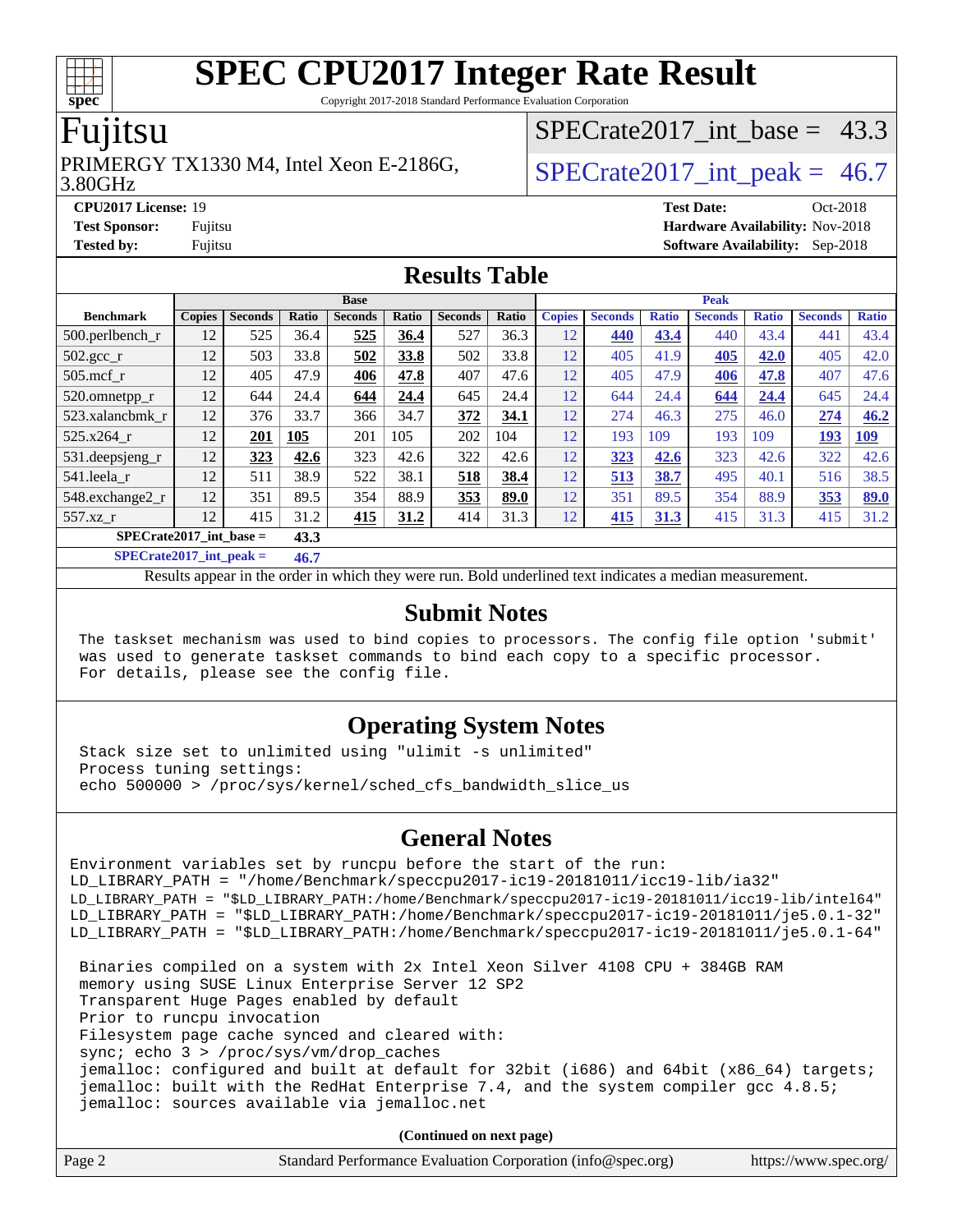Copyright 2017-2018 Standard Performance Evaluation Corporation

### Fujitsu

3.80GHz PRIMERGY TX1330 M4, Intel Xeon E-2186G,  $\vert$  SPECrate2017 int peak = 46.7

SPECrate2017 int\_base =  $43.3$ 

**[Tested by:](http://www.spec.org/auto/cpu2017/Docs/result-fields.html#Testedby)** Fujitsu **[Software Availability:](http://www.spec.org/auto/cpu2017/Docs/result-fields.html#SoftwareAvailability)** Sep-2018

**[CPU2017 License:](http://www.spec.org/auto/cpu2017/Docs/result-fields.html#CPU2017License)** 19 **[Test Date:](http://www.spec.org/auto/cpu2017/Docs/result-fields.html#TestDate)** Oct-2018 **[Test Sponsor:](http://www.spec.org/auto/cpu2017/Docs/result-fields.html#TestSponsor)** Fujitsu **[Hardware Availability:](http://www.spec.org/auto/cpu2017/Docs/result-fields.html#HardwareAvailability)** Nov-2018

#### **[General Notes \(Continued\)](http://www.spec.org/auto/cpu2017/Docs/result-fields.html#GeneralNotes)**

Yes: The test sponsor attests, as of date of publication, that CVE-2017-5754 (Meltdown) is mitigated in the system as tested and documented. Yes: The test sponsor attests, as of date of publication, that CVE-2017-5753 (Spectre variant 1) is mitigated in the system as tested and documented. Yes: The test sponsor attests, as of date of publication, that CVE-2017-5715 (Spectre variant 2) is mitigated in the system as tested and documented.

#### **[Platform Notes](http://www.spec.org/auto/cpu2017/Docs/result-fields.html#PlatformNotes)**

Page 3 Standard Performance Evaluation Corporation [\(info@spec.org\)](mailto:info@spec.org) <https://www.spec.org/> BIOS configuration: Hardware Prefetcher = Disabled Adjacent Cache Line Prefetch = Disabled VT-d = Disabled Fan Control = Full Race To Halt (RTH) = Disabled DMI Link ASPM Control = L0s REFRESH\_2X\_MODE = 2- Enabled HOT only Sysinfo program /home/Benchmark/speccpu2017-ic19-20181011/bin/sysinfo Rev: r5797 of 2017-06-14 96c45e4568ad54c135fd618bcc091c0f running on TX1330M4 Sat Oct 13 00:25:56 2018 SUT (System Under Test) info as seen by some common utilities. For more information on this section, see <https://www.spec.org/cpu2017/Docs/config.html#sysinfo> From /proc/cpuinfo model name : Intel(R) Xeon(R) E-2186G CPU @ 3.80GHz 1 "physical id"s (chips) 12 "processors" cores, siblings (Caution: counting these is hw and system dependent. The following excerpts from /proc/cpuinfo might not be reliable. Use with caution.) cpu cores : 6 siblings : 12 physical 0: cores 0 1 2 3 4 5 From lscpu: Architecture: x86\_64<br>
CPU op-mode(s): 32-bit, 64-bit CPU op-mode $(s)$ : Byte Order: Little Endian  $CPU(s):$  12 On-line CPU(s) list: 0-11 Thread(s) per core: 2 Core(s) per socket: 6 Socket(s): 1 NUMA node(s): 1 **(Continued on next page)**

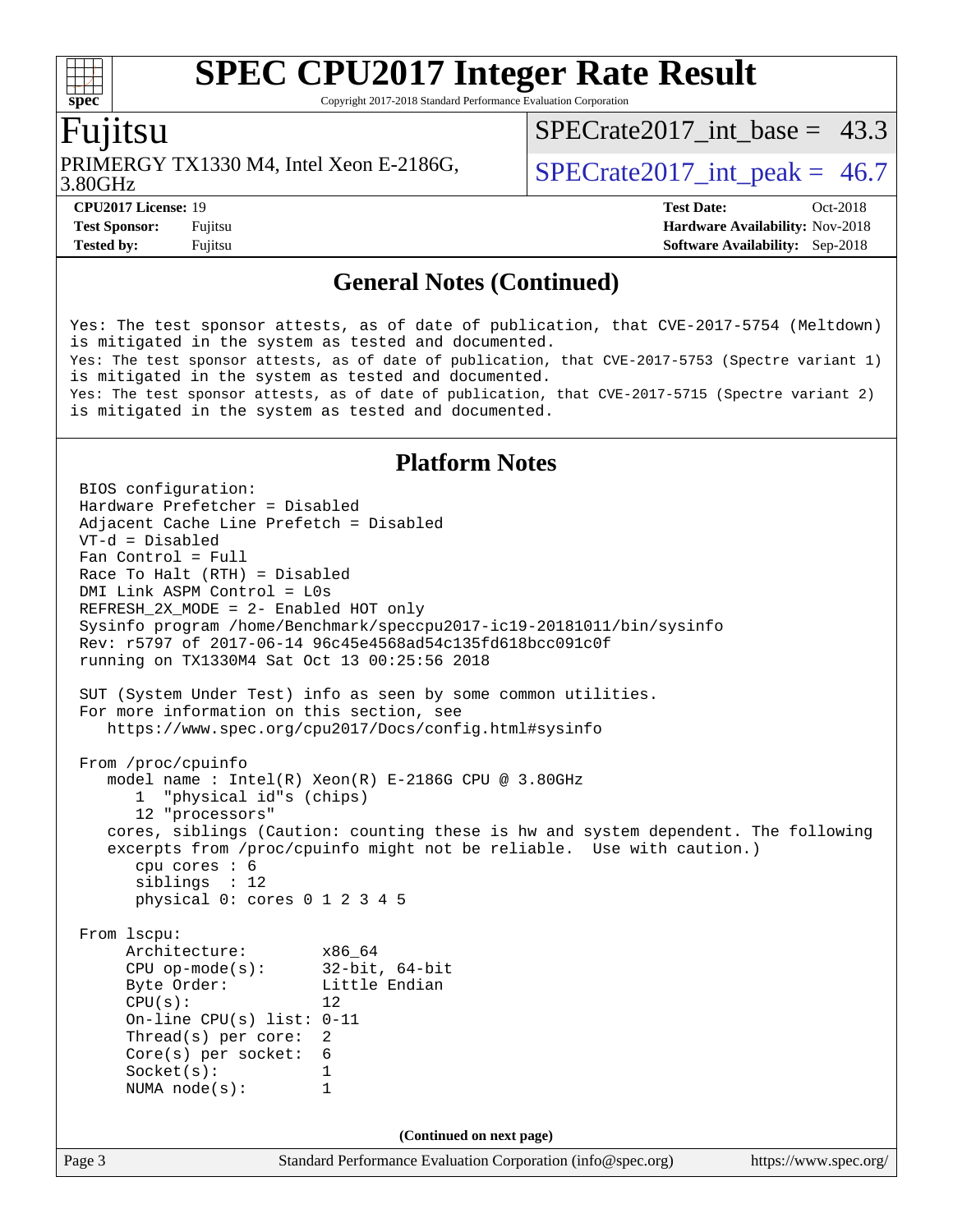Copyright 2017-2018 Standard Performance Evaluation Corporation

# Fujitsu

**[spec](http://www.spec.org/)**

 $+\ +$ 

PRIMERGY TX1330 M4, Intel Xeon E-2186G, 3.80GHz

[SPECrate2017\\_int\\_base =](http://www.spec.org/auto/cpu2017/Docs/result-fields.html#SPECrate2017intbase) 43.3

 $SPECrate2017\_int\_peak = 46.7$ 

**[CPU2017 License:](http://www.spec.org/auto/cpu2017/Docs/result-fields.html#CPU2017License)** 19 **[Test Date:](http://www.spec.org/auto/cpu2017/Docs/result-fields.html#TestDate)** Oct-2018 **[Test Sponsor:](http://www.spec.org/auto/cpu2017/Docs/result-fields.html#TestSponsor)** Fujitsu **[Hardware Availability:](http://www.spec.org/auto/cpu2017/Docs/result-fields.html#HardwareAvailability)** Nov-2018 **[Tested by:](http://www.spec.org/auto/cpu2017/Docs/result-fields.html#Testedby)** Fujitsu **[Software Availability:](http://www.spec.org/auto/cpu2017/Docs/result-fields.html#SoftwareAvailability)** Sep-2018

#### **[Platform Notes \(Continued\)](http://www.spec.org/auto/cpu2017/Docs/result-fields.html#PlatformNotes)**

| Vendor ID:                                                                                                                                                                                           | GenuineIntel                                                                                                                                                                                                                                                                                                                                                                                                                                                                                                                                                                                                                                                                                              |
|------------------------------------------------------------------------------------------------------------------------------------------------------------------------------------------------------|-----------------------------------------------------------------------------------------------------------------------------------------------------------------------------------------------------------------------------------------------------------------------------------------------------------------------------------------------------------------------------------------------------------------------------------------------------------------------------------------------------------------------------------------------------------------------------------------------------------------------------------------------------------------------------------------------------------|
| CPU family:                                                                                                                                                                                          | 6                                                                                                                                                                                                                                                                                                                                                                                                                                                                                                                                                                                                                                                                                                         |
| Model:                                                                                                                                                                                               | 158                                                                                                                                                                                                                                                                                                                                                                                                                                                                                                                                                                                                                                                                                                       |
| Model name:                                                                                                                                                                                          | $Intel(R) Xeon(R) E-2186G CPU @ 3.80GHz$                                                                                                                                                                                                                                                                                                                                                                                                                                                                                                                                                                                                                                                                  |
| Stepping:                                                                                                                                                                                            | 10                                                                                                                                                                                                                                                                                                                                                                                                                                                                                                                                                                                                                                                                                                        |
| CPU MHz:                                                                                                                                                                                             | 3800.000                                                                                                                                                                                                                                                                                                                                                                                                                                                                                                                                                                                                                                                                                                  |
| $CPU$ max $MHz$ :                                                                                                                                                                                    | 4700.0000                                                                                                                                                                                                                                                                                                                                                                                                                                                                                                                                                                                                                                                                                                 |
| CPU min MHz:                                                                                                                                                                                         | 800.0000                                                                                                                                                                                                                                                                                                                                                                                                                                                                                                                                                                                                                                                                                                  |
| BogoMIPS:                                                                                                                                                                                            | 7584.00                                                                                                                                                                                                                                                                                                                                                                                                                                                                                                                                                                                                                                                                                                   |
| Virtualization:                                                                                                                                                                                      | $VT - x$                                                                                                                                                                                                                                                                                                                                                                                                                                                                                                                                                                                                                                                                                                  |
| L1d cache:                                                                                                                                                                                           | 32K                                                                                                                                                                                                                                                                                                                                                                                                                                                                                                                                                                                                                                                                                                       |
| Lli cache:                                                                                                                                                                                           | 32K                                                                                                                                                                                                                                                                                                                                                                                                                                                                                                                                                                                                                                                                                                       |
| L2 cache:                                                                                                                                                                                            | 256K                                                                                                                                                                                                                                                                                                                                                                                                                                                                                                                                                                                                                                                                                                      |
| L3 cache:                                                                                                                                                                                            | 12288K                                                                                                                                                                                                                                                                                                                                                                                                                                                                                                                                                                                                                                                                                                    |
| NUMA $node0$ $CPU(s):$                                                                                                                                                                               | $0 - 11$                                                                                                                                                                                                                                                                                                                                                                                                                                                                                                                                                                                                                                                                                                  |
| Flags:                                                                                                                                                                                               | fpu vme de pse tsc msr pae mce cx8 apic sep mtrr pge mca cmov                                                                                                                                                                                                                                                                                                                                                                                                                                                                                                                                                                                                                                             |
| hwp_epp ssbd                                                                                                                                                                                         | pat pse36 clflush dts acpi mmx fxsr sse sse2 ss ht tm pbe syscall nx pdpelgb rdtscp<br>lm constant_tsc art arch_perfmon pebs bts rep_good nopl xtopology nonstop_tsc cpuid<br>aperfmperf tsc_known_freq pni pclmulqdq dtes64 monitor ds_cpl vmx smx est tm2 ssse3<br>sdbg fma cx16 xtpr pdcm pcid sse4_1 sse4_2 x2apic movbe popcnt tsc_deadline_timer<br>aes xsave avx f16c rdrand lahf_lm abm 3dnowprefetch cpuid_fault epb invpcid_single<br>pti tpr_shadow vnmi flexpriority ept vpid fsgsbase tsc_adjust bmil hle avx2 smep<br>bmi2 erms invpcid rtm mpx rdseed adx smap clflushopt intel_pt xsaveopt xsavec<br>xgetbvl xsaves ibpb ibrs stibp dtherm ida arat pln pts hwp hwp_notify hwp_act_window |
| /proc/cpuinfo cache data<br>cache size : $12288$ KB                                                                                                                                                  |                                                                                                                                                                                                                                                                                                                                                                                                                                                                                                                                                                                                                                                                                                           |
| physical chip.<br>available: 1 nodes (0)<br>node 0 cpus: 0 1 2 3 4 5 6 7 8 9 10 11<br>node 0 size: 63914 MB<br>node 0 free: 63415 MB<br>node distances:<br>node<br>$\overline{\phantom{0}}$<br>0: 10 | From numactl --hardware WARNING: a numactl 'node' might or might not correspond to a                                                                                                                                                                                                                                                                                                                                                                                                                                                                                                                                                                                                                      |
| From /proc/meminfo<br>MemTotal:<br>65448552 kB<br>HugePages_Total:<br>Hugepagesize:                                                                                                                  | 0<br>2048 kB                                                                                                                                                                                                                                                                                                                                                                                                                                                                                                                                                                                                                                                                                              |
| From /etc/*release* /etc/*version*<br>os-release:<br>NAME="SLES"                                                                                                                                     |                                                                                                                                                                                                                                                                                                                                                                                                                                                                                                                                                                                                                                                                                                           |
|                                                                                                                                                                                                      | (Continued on next page)                                                                                                                                                                                                                                                                                                                                                                                                                                                                                                                                                                                                                                                                                  |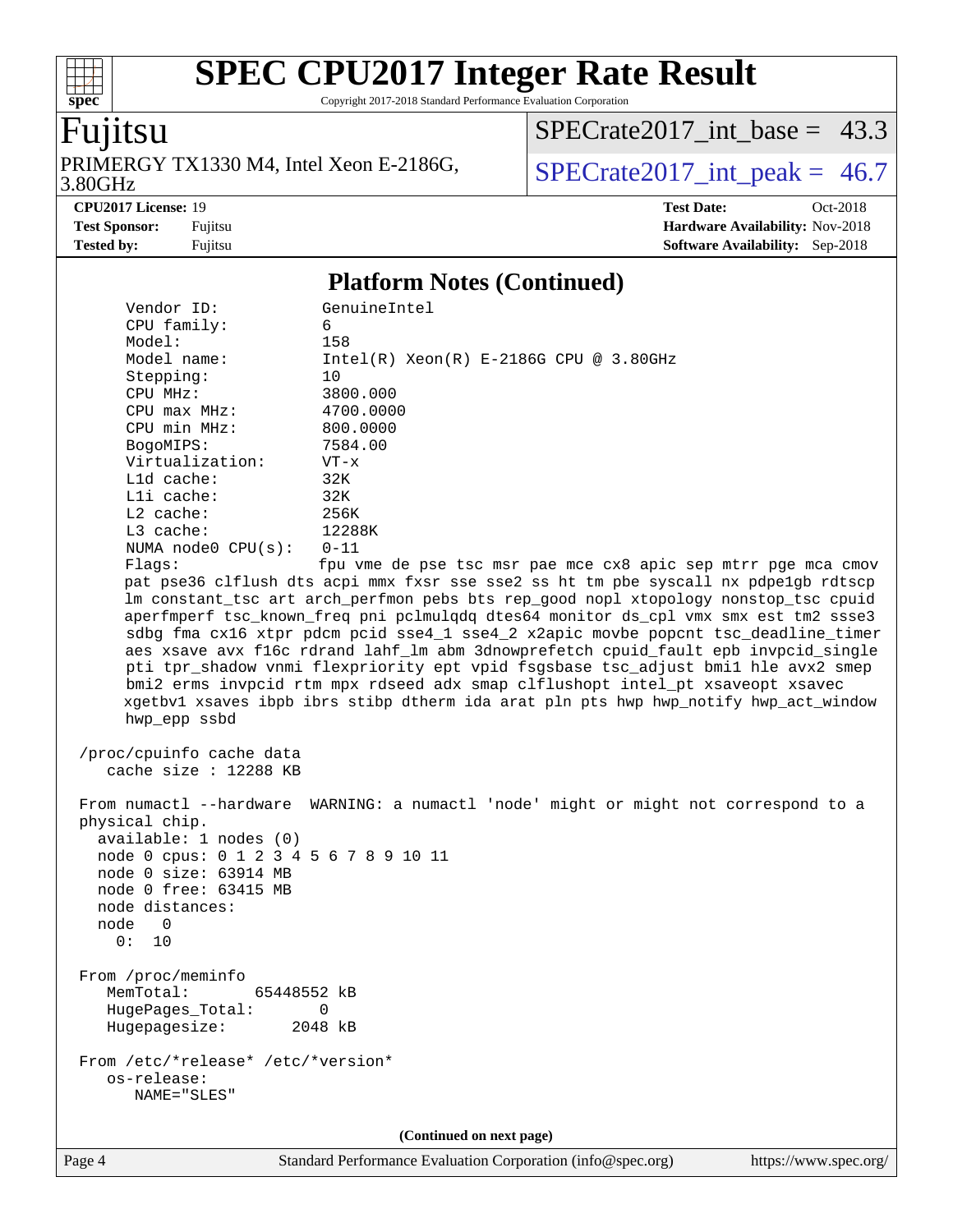Copyright 2017-2018 Standard Performance Evaluation Corporation

## Fujitsu

**[spec](http://www.spec.org/)**

3.80GHz PRIMERGY TX1330 M4, Intel Xeon E-2186G,  $\vert$  SPECrate2017 int peak = 46.7

SPECrate2017 int\_base =  $43.3$ 

**[CPU2017 License:](http://www.spec.org/auto/cpu2017/Docs/result-fields.html#CPU2017License)** 19 **[Test Date:](http://www.spec.org/auto/cpu2017/Docs/result-fields.html#TestDate)** Oct-2018 **[Test Sponsor:](http://www.spec.org/auto/cpu2017/Docs/result-fields.html#TestSponsor)** Fujitsu **[Hardware Availability:](http://www.spec.org/auto/cpu2017/Docs/result-fields.html#HardwareAvailability)** Nov-2018 **[Tested by:](http://www.spec.org/auto/cpu2017/Docs/result-fields.html#Testedby)** Fujitsu **[Software Availability:](http://www.spec.org/auto/cpu2017/Docs/result-fields.html#SoftwareAvailability)** Sep-2018

#### **[Platform Notes \(Continued\)](http://www.spec.org/auto/cpu2017/Docs/result-fields.html#PlatformNotes)**

 VERSION="15" VERSION\_ID="15" PRETTY\_NAME="SUSE Linux Enterprise Server 15" ID="sles" ID\_LIKE="suse" ANSI\_COLOR="0;32" CPE\_NAME="cpe:/o:suse:sles:15"

uname -a:

 Linux TX1330M4 4.12.14-23-default #1 SMP Tue May 29 21:04:44 UTC 2018 (cd0437b) x86\_64 x86\_64 x86\_64 GNU/Linux

run-level 3 Oct 13 00:12

 SPEC is set to: /home/Benchmark/speccpu2017-ic19-20181011 Filesystem Type Size Used Avail Use% Mounted on /dev/sda3 xfs 828G 102G 726G 13% /home

 Additional information from dmidecode follows. WARNING: Use caution when you interpret this section. The 'dmidecode' program reads system data which is "intended to allow hardware to be accurately determined", but the intent may not be met, as there are frequent changes to hardware, firmware, and the "DMTF SMBIOS" standard. BIOS FUJITSU // American Megatrends Inc. V5.0.0.13 R1.0.0 for D3673-A1x 09/14/2018 Memory: 4x Samsung M391A2K43BB1-CTD 16 GB 2 rank 2667

(End of data from sysinfo program)

#### **[Compiler Version Notes](http://www.spec.org/auto/cpu2017/Docs/result-fields.html#CompilerVersionNotes)**

| 500.perlbench_r(base) 502.gcc_r(base) 505.mcf_r(base, peak)<br>CC<br>$525.x264$ r(base, peak) 557.xz r(base, peak) |  |
|--------------------------------------------------------------------------------------------------------------------|--|
| $\text{icc}$ (ICC) 19.0.0.117 20180804<br>Copyright (C) 1985-2018 Intel Corporation. All rights reserved.          |  |
| 500.perlbench $r(\text{peak})$ 502.gcc $r(\text{peak})$<br>CC                                                      |  |
| $\text{icc}$ (ICC) 19.0.0.117 20180804<br>Copyright (C) 1985-2018 Intel Corporation. All rights reserved.          |  |
|                                                                                                                    |  |

**(Continued on next page)**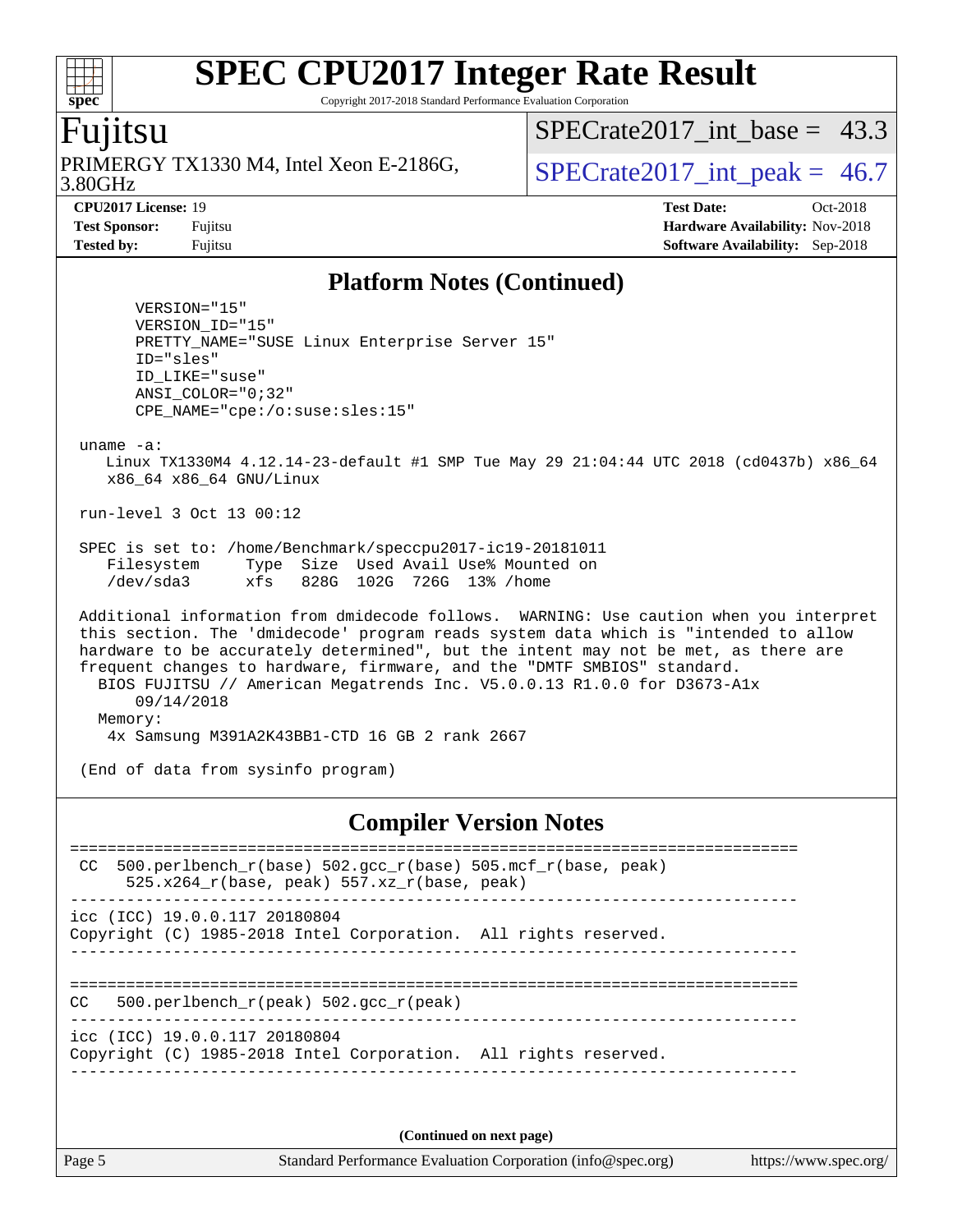Copyright 2017-2018 Standard Performance Evaluation Corporation

### Fujitsu

**[spec](http://www.spec.org/)**

 $\pm\pm\prime$ 

3.80GHz PRIMERGY TX1330 M4, Intel Xeon E-2186G,  $\vert$  [SPECrate2017\\_int\\_peak =](http://www.spec.org/auto/cpu2017/Docs/result-fields.html#SPECrate2017intpeak) 46.7

SPECrate2017 int\_base =  $43.3$ 

**[CPU2017 License:](http://www.spec.org/auto/cpu2017/Docs/result-fields.html#CPU2017License)** 19 **[Test Date:](http://www.spec.org/auto/cpu2017/Docs/result-fields.html#TestDate)** Oct-2018 **[Test Sponsor:](http://www.spec.org/auto/cpu2017/Docs/result-fields.html#TestSponsor)** Fujitsu **[Hardware Availability:](http://www.spec.org/auto/cpu2017/Docs/result-fields.html#HardwareAvailability)** Nov-2018 **[Tested by:](http://www.spec.org/auto/cpu2017/Docs/result-fields.html#Testedby)** Fujitsu **[Software Availability:](http://www.spec.org/auto/cpu2017/Docs/result-fields.html#SoftwareAvailability)** Sep-2018

#### **[Compiler Version Notes \(Continued\)](http://www.spec.org/auto/cpu2017/Docs/result-fields.html#CompilerVersionNotes)**

| CXXC 520.omnetpp $r(base)$ 523.xalancbmk $r(base)$ 531.deepsjeng $r(base)$<br>$541.$ leela r(base)                      |
|-------------------------------------------------------------------------------------------------------------------------|
| icpc (ICC) 19.0.0.117 20180804<br>Copyright (C) 1985-2018 Intel Corporation. All rights reserved.                       |
| CXXC 520.omnetpp $r(\text{peak})$ 523.xalancbmk $r(\text{peak})$ 531.deepsjeng $r(\text{peak})$<br>$541.$ leela r(peak) |
| icpc (ICC) 19.0.0.117 20180804<br>Copyright (C) 1985-2018 Intel Corporation. All rights reserved.                       |
| 548.exchange2 r(base, peak)<br>FC.                                                                                      |
| ifort (IFORT) 19.0.0.117 20180804<br>Copyright (C) 1985-2018 Intel Corporation. All rights reserved.                    |

### **[Base Compiler Invocation](http://www.spec.org/auto/cpu2017/Docs/result-fields.html#BaseCompilerInvocation)**

[C benchmarks](http://www.spec.org/auto/cpu2017/Docs/result-fields.html#Cbenchmarks): [icc -m64 -std=c11](http://www.spec.org/cpu2017/results/res2018q4/cpu2017-20181016-09255.flags.html#user_CCbase_intel_icc_64bit_c11_33ee0cdaae7deeeab2a9725423ba97205ce30f63b9926c2519791662299b76a0318f32ddfffdc46587804de3178b4f9328c46fa7c2b0cd779d7a61945c91cd35)

[C++ benchmarks:](http://www.spec.org/auto/cpu2017/Docs/result-fields.html#CXXbenchmarks) [icpc -m64](http://www.spec.org/cpu2017/results/res2018q4/cpu2017-20181016-09255.flags.html#user_CXXbase_intel_icpc_64bit_4ecb2543ae3f1412ef961e0650ca070fec7b7afdcd6ed48761b84423119d1bf6bdf5cad15b44d48e7256388bc77273b966e5eb805aefd121eb22e9299b2ec9d9)

[Fortran benchmarks](http://www.spec.org/auto/cpu2017/Docs/result-fields.html#Fortranbenchmarks): [ifort -m64](http://www.spec.org/cpu2017/results/res2018q4/cpu2017-20181016-09255.flags.html#user_FCbase_intel_ifort_64bit_24f2bb282fbaeffd6157abe4f878425411749daecae9a33200eee2bee2fe76f3b89351d69a8130dd5949958ce389cf37ff59a95e7a40d588e8d3a57e0c3fd751)

# **[Base Portability Flags](http://www.spec.org/auto/cpu2017/Docs/result-fields.html#BasePortabilityFlags)**

 500.perlbench\_r: [-DSPEC\\_LP64](http://www.spec.org/cpu2017/results/res2018q4/cpu2017-20181016-09255.flags.html#b500.perlbench_r_basePORTABILITY_DSPEC_LP64) [-DSPEC\\_LINUX\\_X64](http://www.spec.org/cpu2017/results/res2018q4/cpu2017-20181016-09255.flags.html#b500.perlbench_r_baseCPORTABILITY_DSPEC_LINUX_X64) 502.gcc\_r: [-DSPEC\\_LP64](http://www.spec.org/cpu2017/results/res2018q4/cpu2017-20181016-09255.flags.html#suite_basePORTABILITY502_gcc_r_DSPEC_LP64) 505.mcf\_r: [-DSPEC\\_LP64](http://www.spec.org/cpu2017/results/res2018q4/cpu2017-20181016-09255.flags.html#suite_basePORTABILITY505_mcf_r_DSPEC_LP64) 520.omnetpp\_r: [-DSPEC\\_LP64](http://www.spec.org/cpu2017/results/res2018q4/cpu2017-20181016-09255.flags.html#suite_basePORTABILITY520_omnetpp_r_DSPEC_LP64) 523.xalancbmk\_r: [-DSPEC\\_LP64](http://www.spec.org/cpu2017/results/res2018q4/cpu2017-20181016-09255.flags.html#suite_basePORTABILITY523_xalancbmk_r_DSPEC_LP64) [-DSPEC\\_LINUX](http://www.spec.org/cpu2017/results/res2018q4/cpu2017-20181016-09255.flags.html#b523.xalancbmk_r_baseCXXPORTABILITY_DSPEC_LINUX) 525.x264\_r: [-DSPEC\\_LP64](http://www.spec.org/cpu2017/results/res2018q4/cpu2017-20181016-09255.flags.html#suite_basePORTABILITY525_x264_r_DSPEC_LP64) 531.deepsjeng\_r: [-DSPEC\\_LP64](http://www.spec.org/cpu2017/results/res2018q4/cpu2017-20181016-09255.flags.html#suite_basePORTABILITY531_deepsjeng_r_DSPEC_LP64)

**(Continued on next page)**

Page 6 Standard Performance Evaluation Corporation [\(info@spec.org\)](mailto:info@spec.org) <https://www.spec.org/>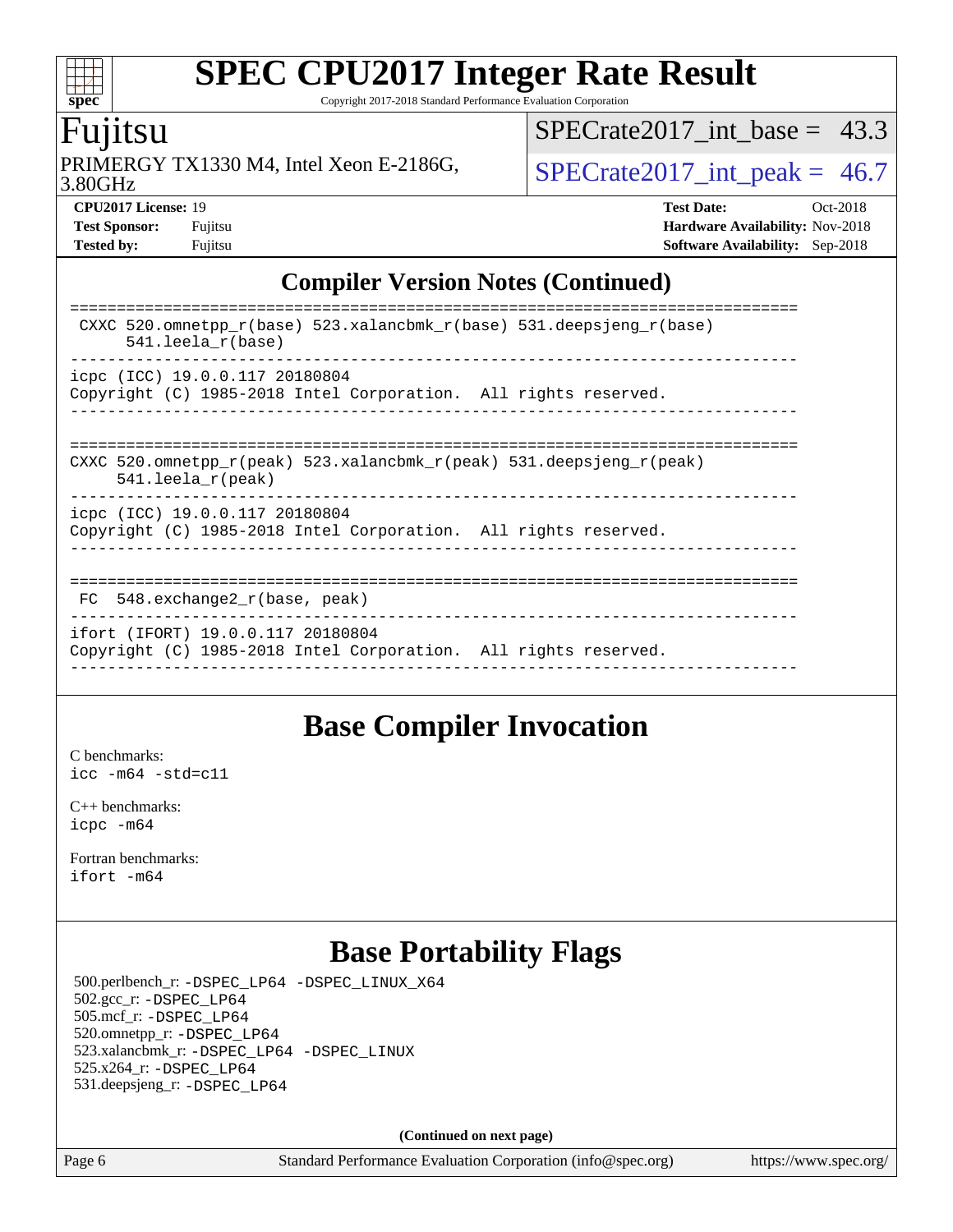Copyright 2017-2018 Standard Performance Evaluation Corporation

### Fujitsu

**[spec](http://www.spec.org/)**

3.80GHz PRIMERGY TX1330 M4, Intel Xeon E-2186G,  $\vert$  SPECrate2017 int peak = 46.7

SPECrate2017 int\_base =  $43.3$ 

**[CPU2017 License:](http://www.spec.org/auto/cpu2017/Docs/result-fields.html#CPU2017License)** 19 **[Test Date:](http://www.spec.org/auto/cpu2017/Docs/result-fields.html#TestDate)** Oct-2018 **[Test Sponsor:](http://www.spec.org/auto/cpu2017/Docs/result-fields.html#TestSponsor)** Fujitsu **[Hardware Availability:](http://www.spec.org/auto/cpu2017/Docs/result-fields.html#HardwareAvailability)** Nov-2018 **[Tested by:](http://www.spec.org/auto/cpu2017/Docs/result-fields.html#Testedby)** Fujitsu **[Software Availability:](http://www.spec.org/auto/cpu2017/Docs/result-fields.html#SoftwareAvailability)** Sep-2018

# **[Base Portability Flags \(Continued\)](http://www.spec.org/auto/cpu2017/Docs/result-fields.html#BasePortabilityFlags)**

 541.leela\_r: [-DSPEC\\_LP64](http://www.spec.org/cpu2017/results/res2018q4/cpu2017-20181016-09255.flags.html#suite_basePORTABILITY541_leela_r_DSPEC_LP64) 548.exchange2\_r: [-DSPEC\\_LP64](http://www.spec.org/cpu2017/results/res2018q4/cpu2017-20181016-09255.flags.html#suite_basePORTABILITY548_exchange2_r_DSPEC_LP64) 557.xz\_r: [-DSPEC\\_LP64](http://www.spec.org/cpu2017/results/res2018q4/cpu2017-20181016-09255.flags.html#suite_basePORTABILITY557_xz_r_DSPEC_LP64)

## **[Base Optimization Flags](http://www.spec.org/auto/cpu2017/Docs/result-fields.html#BaseOptimizationFlags)**

[C benchmarks](http://www.spec.org/auto/cpu2017/Docs/result-fields.html#Cbenchmarks):

[-Wl,-z,muldefs](http://www.spec.org/cpu2017/results/res2018q4/cpu2017-20181016-09255.flags.html#user_CCbase_link_force_multiple1_b4cbdb97b34bdee9ceefcfe54f4c8ea74255f0b02a4b23e853cdb0e18eb4525ac79b5a88067c842dd0ee6996c24547a27a4b99331201badda8798ef8a743f577) [-xCORE-AVX2](http://www.spec.org/cpu2017/results/res2018q4/cpu2017-20181016-09255.flags.html#user_CCbase_f-xCORE-AVX2) [-ipo](http://www.spec.org/cpu2017/results/res2018q4/cpu2017-20181016-09255.flags.html#user_CCbase_f-ipo) [-O3](http://www.spec.org/cpu2017/results/res2018q4/cpu2017-20181016-09255.flags.html#user_CCbase_f-O3) [-no-prec-div](http://www.spec.org/cpu2017/results/res2018q4/cpu2017-20181016-09255.flags.html#user_CCbase_f-no-prec-div) [-qopt-mem-layout-trans=3](http://www.spec.org/cpu2017/results/res2018q4/cpu2017-20181016-09255.flags.html#user_CCbase_f-qopt-mem-layout-trans_de80db37974c74b1f0e20d883f0b675c88c3b01e9d123adea9b28688d64333345fb62bc4a798493513fdb68f60282f9a726aa07f478b2f7113531aecce732043) [-L/usr/local/je5.0.1-64/lib](http://www.spec.org/cpu2017/results/res2018q4/cpu2017-20181016-09255.flags.html#user_CCbase_jemalloc_link_path64_4b10a636b7bce113509b17f3bd0d6226c5fb2346b9178c2d0232c14f04ab830f976640479e5c33dc2bcbbdad86ecfb6634cbbd4418746f06f368b512fced5394) [-ljemalloc](http://www.spec.org/cpu2017/results/res2018q4/cpu2017-20181016-09255.flags.html#user_CCbase_jemalloc_link_lib_d1249b907c500fa1c0672f44f562e3d0f79738ae9e3c4a9c376d49f265a04b9c99b167ecedbf6711b3085be911c67ff61f150a17b3472be731631ba4d0471706)

[C++ benchmarks:](http://www.spec.org/auto/cpu2017/Docs/result-fields.html#CXXbenchmarks)

[-Wl,-z,muldefs](http://www.spec.org/cpu2017/results/res2018q4/cpu2017-20181016-09255.flags.html#user_CXXbase_link_force_multiple1_b4cbdb97b34bdee9ceefcfe54f4c8ea74255f0b02a4b23e853cdb0e18eb4525ac79b5a88067c842dd0ee6996c24547a27a4b99331201badda8798ef8a743f577) [-xCORE-AVX2](http://www.spec.org/cpu2017/results/res2018q4/cpu2017-20181016-09255.flags.html#user_CXXbase_f-xCORE-AVX2) [-ipo](http://www.spec.org/cpu2017/results/res2018q4/cpu2017-20181016-09255.flags.html#user_CXXbase_f-ipo) [-O3](http://www.spec.org/cpu2017/results/res2018q4/cpu2017-20181016-09255.flags.html#user_CXXbase_f-O3) [-no-prec-div](http://www.spec.org/cpu2017/results/res2018q4/cpu2017-20181016-09255.flags.html#user_CXXbase_f-no-prec-div) [-qopt-mem-layout-trans=3](http://www.spec.org/cpu2017/results/res2018q4/cpu2017-20181016-09255.flags.html#user_CXXbase_f-qopt-mem-layout-trans_de80db37974c74b1f0e20d883f0b675c88c3b01e9d123adea9b28688d64333345fb62bc4a798493513fdb68f60282f9a726aa07f478b2f7113531aecce732043) [-L/usr/local/je5.0.1-64/lib](http://www.spec.org/cpu2017/results/res2018q4/cpu2017-20181016-09255.flags.html#user_CXXbase_jemalloc_link_path64_4b10a636b7bce113509b17f3bd0d6226c5fb2346b9178c2d0232c14f04ab830f976640479e5c33dc2bcbbdad86ecfb6634cbbd4418746f06f368b512fced5394) [-ljemalloc](http://www.spec.org/cpu2017/results/res2018q4/cpu2017-20181016-09255.flags.html#user_CXXbase_jemalloc_link_lib_d1249b907c500fa1c0672f44f562e3d0f79738ae9e3c4a9c376d49f265a04b9c99b167ecedbf6711b3085be911c67ff61f150a17b3472be731631ba4d0471706)

[Fortran benchmarks](http://www.spec.org/auto/cpu2017/Docs/result-fields.html#Fortranbenchmarks):

```
-Wl,-z,muldefs -xCORE-AVX2 -ipo -O3 -no-prec-div
-qopt-mem-layout-trans=3 -nostandard-realloc-lhs -align array32byte
-L/usr/local/je5.0.1-64/lib -ljemalloc
```
## **[Peak Compiler Invocation](http://www.spec.org/auto/cpu2017/Docs/result-fields.html#PeakCompilerInvocation)**

[C benchmarks \(except as noted below\)](http://www.spec.org/auto/cpu2017/Docs/result-fields.html#Cbenchmarksexceptasnotedbelow): [icc -m64 -std=c11](http://www.spec.org/cpu2017/results/res2018q4/cpu2017-20181016-09255.flags.html#user_CCpeak_intel_icc_64bit_c11_33ee0cdaae7deeeab2a9725423ba97205ce30f63b9926c2519791662299b76a0318f32ddfffdc46587804de3178b4f9328c46fa7c2b0cd779d7a61945c91cd35)

502.gcc\_r: [icc -m32 -std=c11 -L/opt/intel/compilers\\_and\\_libraries\\_2019/linux/lib/ia32](http://www.spec.org/cpu2017/results/res2018q4/cpu2017-20181016-09255.flags.html#user_peakCCLD502_gcc_r_intel_icc_359a3496d7d64e94fd241b0fefbeabeb20f8603fdc5e80014934380a87abe54d3b265a1c8de0432e5343699d5bf10187de2429efaebc896d56384bcf35c3c77d)

[C++ benchmarks \(except as noted below\):](http://www.spec.org/auto/cpu2017/Docs/result-fields.html#CXXbenchmarksexceptasnotedbelow) [icpc -m64](http://www.spec.org/cpu2017/results/res2018q4/cpu2017-20181016-09255.flags.html#user_CXXpeak_intel_icpc_64bit_4ecb2543ae3f1412ef961e0650ca070fec7b7afdcd6ed48761b84423119d1bf6bdf5cad15b44d48e7256388bc77273b966e5eb805aefd121eb22e9299b2ec9d9)

523.xalancbmk\_r: [icpc -m32 -L/opt/intel/compilers\\_and\\_libraries\\_2019/linux/lib/ia32](http://www.spec.org/cpu2017/results/res2018q4/cpu2017-20181016-09255.flags.html#user_peakCXXLD523_xalancbmk_r_intel_icpc_734b3338147624d5d6357d4d8186dbe167c0eb0ff44ddda30c08e4548af37ddd399fcaabea1b828fae60ea17548654bb05c65e01eb6a7ffb1b5faea19f35a860)

[Fortran benchmarks](http://www.spec.org/auto/cpu2017/Docs/result-fields.html#Fortranbenchmarks): [ifort -m64](http://www.spec.org/cpu2017/results/res2018q4/cpu2017-20181016-09255.flags.html#user_FCpeak_intel_ifort_64bit_24f2bb282fbaeffd6157abe4f878425411749daecae9a33200eee2bee2fe76f3b89351d69a8130dd5949958ce389cf37ff59a95e7a40d588e8d3a57e0c3fd751)

# **[Peak Portability Flags](http://www.spec.org/auto/cpu2017/Docs/result-fields.html#PeakPortabilityFlags)**

 500.perlbench\_r: [-DSPEC\\_LP64](http://www.spec.org/cpu2017/results/res2018q4/cpu2017-20181016-09255.flags.html#b500.perlbench_r_peakPORTABILITY_DSPEC_LP64) [-DSPEC\\_LINUX\\_X64](http://www.spec.org/cpu2017/results/res2018q4/cpu2017-20181016-09255.flags.html#b500.perlbench_r_peakCPORTABILITY_DSPEC_LINUX_X64) 502.gcc\_r: [-D\\_FILE\\_OFFSET\\_BITS=64](http://www.spec.org/cpu2017/results/res2018q4/cpu2017-20181016-09255.flags.html#user_peakPORTABILITY502_gcc_r_file_offset_bits_64_5ae949a99b284ddf4e95728d47cb0843d81b2eb0e18bdfe74bbf0f61d0b064f4bda2f10ea5eb90e1dcab0e84dbc592acfc5018bc955c18609f94ddb8d550002c) 505.mcf\_r: [-DSPEC\\_LP64](http://www.spec.org/cpu2017/results/res2018q4/cpu2017-20181016-09255.flags.html#suite_peakPORTABILITY505_mcf_r_DSPEC_LP64)

**(Continued on next page)**

Page 7 Standard Performance Evaluation Corporation [\(info@spec.org\)](mailto:info@spec.org) <https://www.spec.org/>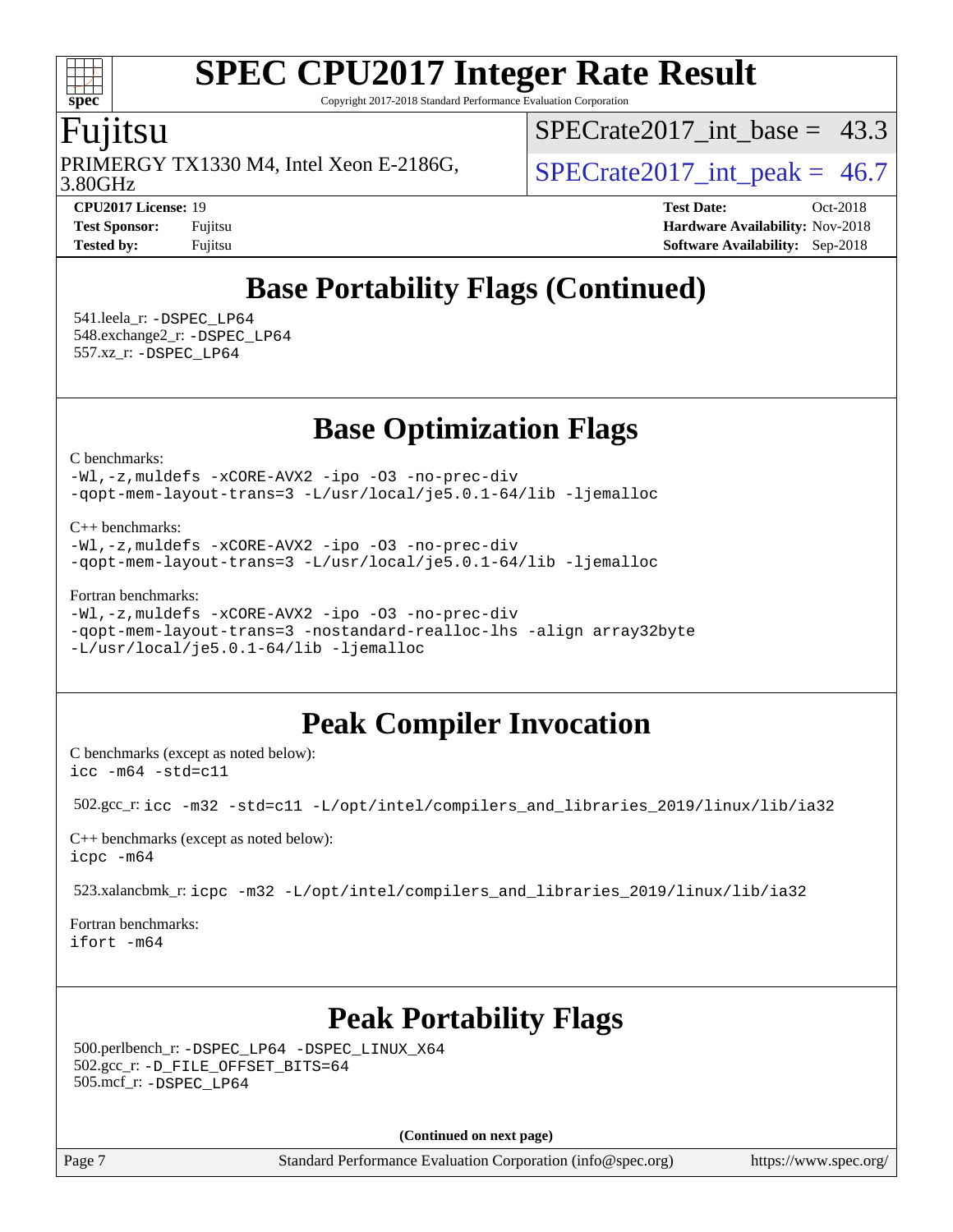Copyright 2017-2018 Standard Performance Evaluation Corporation

### u<sub>11</sub>tsu

**[spec](http://www.spec.org/)**

 $+\ +$ 

3.80GHz PRIMERGY TX1330 M4, Intel Xeon E-2186G,  $\vert$  SPECrate2017 int peak = 46.7

[SPECrate2017\\_int\\_base =](http://www.spec.org/auto/cpu2017/Docs/result-fields.html#SPECrate2017intbase) 43.3

**[CPU2017 License:](http://www.spec.org/auto/cpu2017/Docs/result-fields.html#CPU2017License)** 19 **[Test Date:](http://www.spec.org/auto/cpu2017/Docs/result-fields.html#TestDate)** Oct-2018 **[Test Sponsor:](http://www.spec.org/auto/cpu2017/Docs/result-fields.html#TestSponsor)** Fujitsu **Fundal** Fujitsu **[Hardware Availability:](http://www.spec.org/auto/cpu2017/Docs/result-fields.html#HardwareAvailability)** Nov-2018 **[Tested by:](http://www.spec.org/auto/cpu2017/Docs/result-fields.html#Testedby)** Fujitsu **[Software Availability:](http://www.spec.org/auto/cpu2017/Docs/result-fields.html#SoftwareAvailability)** Sep-2018

# **[Peak Portability Flags \(Continued\)](http://www.spec.org/auto/cpu2017/Docs/result-fields.html#PeakPortabilityFlags)**

 520.omnetpp\_r: [-DSPEC\\_LP64](http://www.spec.org/cpu2017/results/res2018q4/cpu2017-20181016-09255.flags.html#suite_peakPORTABILITY520_omnetpp_r_DSPEC_LP64) 523.xalancbmk\_r: [-D\\_FILE\\_OFFSET\\_BITS=64](http://www.spec.org/cpu2017/results/res2018q4/cpu2017-20181016-09255.flags.html#user_peakPORTABILITY523_xalancbmk_r_file_offset_bits_64_5ae949a99b284ddf4e95728d47cb0843d81b2eb0e18bdfe74bbf0f61d0b064f4bda2f10ea5eb90e1dcab0e84dbc592acfc5018bc955c18609f94ddb8d550002c) [-DSPEC\\_LINUX](http://www.spec.org/cpu2017/results/res2018q4/cpu2017-20181016-09255.flags.html#b523.xalancbmk_r_peakCXXPORTABILITY_DSPEC_LINUX) 525.x264\_r: [-DSPEC\\_LP64](http://www.spec.org/cpu2017/results/res2018q4/cpu2017-20181016-09255.flags.html#suite_peakPORTABILITY525_x264_r_DSPEC_LP64) 531.deepsjeng\_r: [-DSPEC\\_LP64](http://www.spec.org/cpu2017/results/res2018q4/cpu2017-20181016-09255.flags.html#suite_peakPORTABILITY531_deepsjeng_r_DSPEC_LP64) 541.leela\_r: [-DSPEC\\_LP64](http://www.spec.org/cpu2017/results/res2018q4/cpu2017-20181016-09255.flags.html#suite_peakPORTABILITY541_leela_r_DSPEC_LP64) 548.exchange2\_r: [-DSPEC\\_LP64](http://www.spec.org/cpu2017/results/res2018q4/cpu2017-20181016-09255.flags.html#suite_peakPORTABILITY548_exchange2_r_DSPEC_LP64) 557.xz\_r: [-DSPEC\\_LP64](http://www.spec.org/cpu2017/results/res2018q4/cpu2017-20181016-09255.flags.html#suite_peakPORTABILITY557_xz_r_DSPEC_LP64)

# **[Peak Optimization Flags](http://www.spec.org/auto/cpu2017/Docs/result-fields.html#PeakOptimizationFlags)**

[C benchmarks](http://www.spec.org/auto/cpu2017/Docs/result-fields.html#Cbenchmarks):

```
 500.perlbench_r: -Wl,-z,muldefs -prof-gen(pass 1) -prof-use(pass 2) -ipo
-xCORE-AVX2 -O3 -no-prec-div -qopt-mem-layout-trans=3
-fno-strict-overflow -L/usr/local/je5.0.1-64/lib
-ljemalloc
 502.gcc_r: -Wl,-z,muldefs -prof-gen(pass 1) -prof-use(pass 2) -ipo
-xCORE-AVX2 -O3 -no-prec-div -qopt-mem-layout-trans=3
-L/usr/local/je5.0.1-32/lib -ljemalloc
 505.mcf_r: basepeak = yes
 525.x264_r: -Wl,-z,muldefs -xCORE-AVX2 -ipo -O3 -no-prec-div
-qopt-mem-layout-trans=3 -fno-alias
-L/usr/local/je5.0.1-64/lib -ljemalloc
 557.xz_r: -Wl,-z,muldefs -xCORE-AVX2 -ipo -O3 -no-prec-div
-qopt-mem-layout-trans=3 -L/usr/local/je5.0.1-64/lib
-ljemalloc
C++ benchmarks: 
 520.omnetpp_r: basepeak = yes
523.xalancbmk_r: -W1, -z, muldefs -prof-qen(pass 1) -prof-use-ipo-xCORE-AVX2 -O3 -no-prec-div -qopt-mem-layout-trans=3
-L/usr/local/je5.0.1-32/lib -ljemalloc
 531.deepsjeng_r: basepeak = yes
 541.leela_r: -Wl,-z,muldefs -prof-gen(pass 1) -prof-use(pass 2) -ipo
-xCORE-AVX2 -O3 -no-prec-div -qopt-mem-layout-trans=3
-L/usr/local/je5.0.1-64/lib -ljemalloc
                                      (Continued on next page)
```